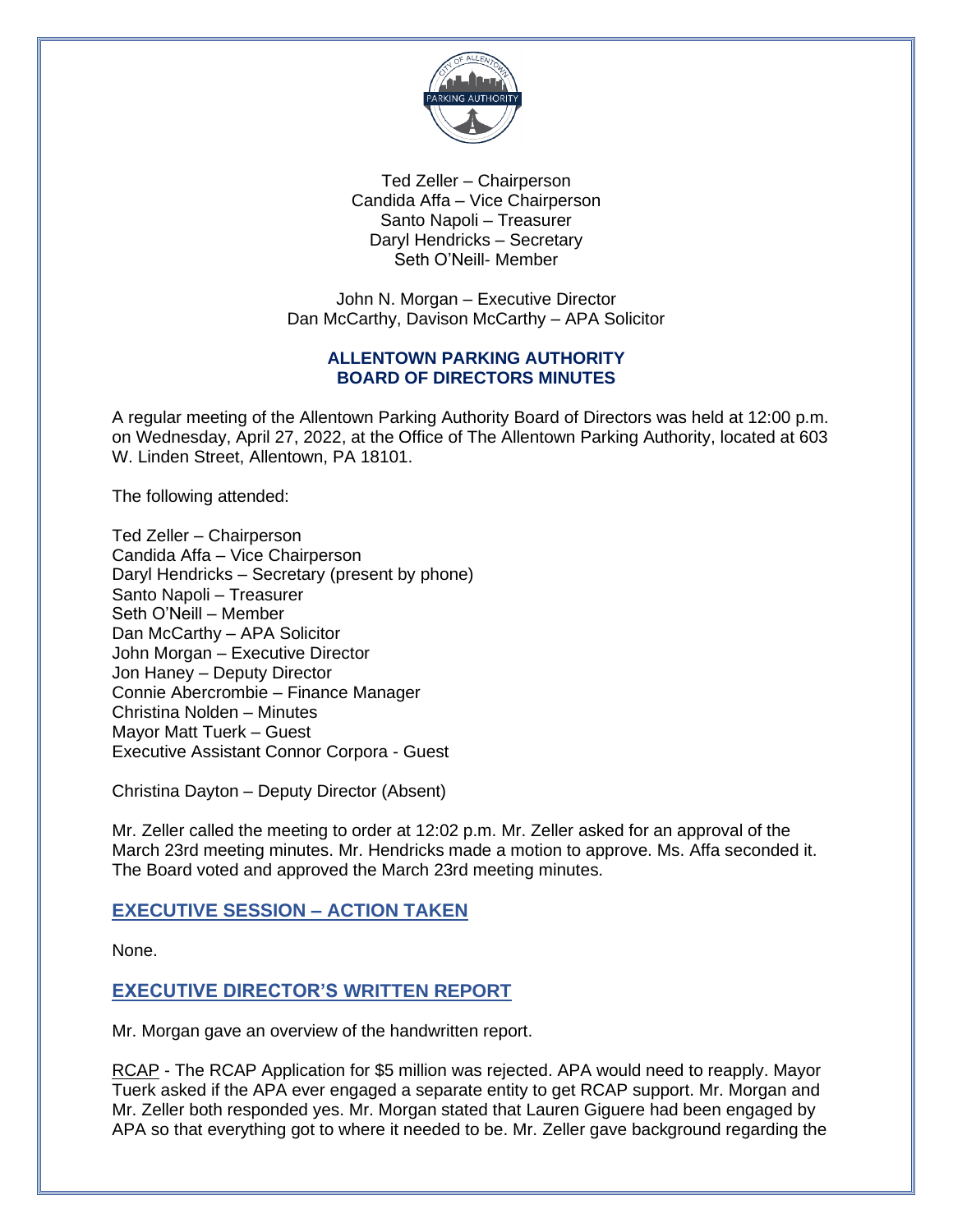waterfront being developed. He stated that while we do not have any property at the waterfront, the developers have approached APA to maintain garages down there. The business income is limited to try to get financing because there is no history there. For projects up in this area, we have income support because we own the ground, and we can move parkers around up here. The banks will talk to us. The developers want us to dump about \$5 to \$7 – 8 million dollars in contributory financing to build a garage. Since we have no stakes down there and no history of use, it is difficult to bridge financial balance without state support. Mr. Zeller stated that effective parking is needed down there. It is the APA thought process that if we got one built down there, those revenues would incrementally support other development by the APA down there. If developers are willing to contribute ground to us, so there is a little benefit that they have, it might not be the scenario the mayor would want but it is something to think about. They avoid real estate taxes because APA is owning, but APA is obviously provided the public benefit of what's going to be needed. We are not just building garages for private use. They need this for their own tenants. We always have an eye towards additional transient capacity at those locations. Mr. Napoli asked when we can resubmit. Mr. Morgan stated that it is twice a year. Mr. Morgan stated we will resubmit again.

Maple Street Garage - We now have power as of yesterday. Mr. Morgan is hoping to get residents in by June 1.

7A Lot – The new sidewalk and apron have been poured. Sealcoating and striping will be done next month.

500 Railroad Project – Agreement of Sale is under review.

DaVinci - Easements have been reviewed by Rich Young. New arrangements have been suggested for Court Street. The Montessori School is unhappy with no drop off area.

The Hive Residences - The walkway is currently being installed. Many of the apartments are already leased.

Resolution for Taking of School Street Access - Before improved, we need to take the other side of the alley off Walnut Street. Mr. Morgan asked if a resolution would be needed to do the taking. Mr. McCarthy stated yes. Mr. Morgan stated that he cannot pave only half the access. Mr. McCarthy stated he will review his file to see if there was an agreement with neighbors regarding maintenance.

### **DEPUTY DIRECTORS REPORTS**

Labor Review – It was suggested to table this topic to next month. Mr. Morgan noted that in the first quarter out of the 170 people that submitted applications which were reviewed and/or interviewed only 10 are working for APA. Mr. Zeller asked if the city is facing the same experience. Mayor Tuerk stated that not at that degree. He mentioned the big hiring push right now is for summer labor. The city has some positions that have been vacant for a very long time, but the city has done a pretty good job hiring positions like maintenance workers. The city does face the same challenges as everyone else. Mayor Tuerk asked if we have compared APA rates to other rates. Mr. Morgan stated that we do. Mayor Tuerk stated that those of us who are in the business of employing people have to adjust to the new reality and that means we can't afford it which brings us to the next question which is our parking rates. If we can't afford to pay the current labor rates and it has impact on our operations than we need to adjust what we do at the top line.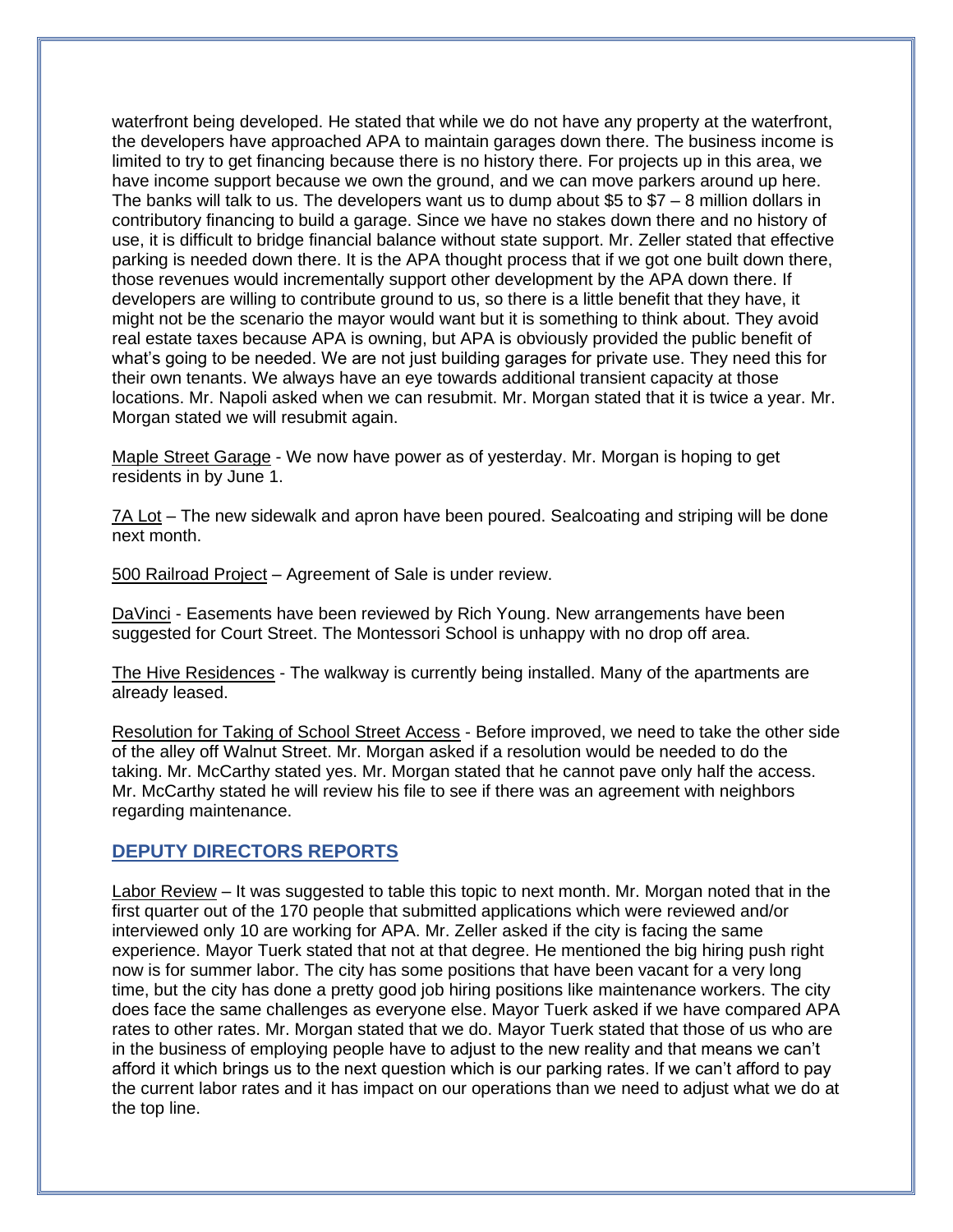Parking Rate Review – Mr. Zeller questioned that from a philosophical standpoint should we be setting parking rates by just looking at what we are able to pay our people, or do we have a sufficient number in the bank and then are we able to maintain all our facilities and should that drive what our parking rate should be or is it more than that. Should we really be looking at where we are in the marketplace and should we be driving more towards market rates. Mr. Zeller further stated that if we drive towards market rates and operate the business as an independent agency based upon the market, we are more likely to be in a stronger cash position for additional projects and to continue to grow the business which means serving the public more with better facilities and even to the point we are turning back revenues to the City of Allentown some of which we have done already. Mayor Tuerk stated that if we can price to have an impact on a better behavior to get people to do things a little differently, it has benefit beyond revenue to the parking authority. Mr. Zeller added that APA does not believe that this moment in time it is necessarily the appropriate time to talk about the street rates. The city still needs that critical mass into Allentown. The APA does not want to sway people from coming downtown. The information will be in the presentation, but the decks need to be straightened out first. The decks are not a legislative item. The streets are a much broader discussion. A strategic review by the city is needed as to what we are doing and that is why APA has invited Mayor Tuerk. Mr. Haney began to go over his power point presentation. There were three main points to the study dealing with permit pricing, the hourly and daily rate comparison and then surface lot pricing. The first chart was entitled the Max Price Permit Comparison. Ten other cities in Pennsylvania were reviewed. In going through each city's inventory of parking, numerous decks for each location, it became obvious that each city has its own demographic, its own needs and it priced its deck prices comparatively for that. To keep it on an even keel, Mr. Haney just selected the maximum price that it charged for a permit in a deck or multiple decks in each city. It enabled APA to compare those prices to see where Allentown stands. The chart included the population of each city so you can see how many people are in that particular market and then it also looked at the maximum price comparison. Allentown's commercial permit price is \$80.00 to park in a deck. Allentown is a little behind some of the other cities that we vastly outnumber. We are slightly ahead of a couple of our neighbors, Bethlehem and Easton are charging a maximum of \$70.00 in its decks. Lancaster is charging a \$100.00 in its newest deck. Mayor Tuerk made a suggestion. He stated that the true value of context of this would be to express that rate at a percentage of some other common cost within that market. So, express that rate as a percentage of median household income or express the rate as a percentage of what the average wage for some kind of worker. Mayor Tuerk stated that it may be a more profound illustration. Philadelphia looks high at \$350.00 but that could be very high relative to what an attorney in center city Philadelphia earned versus an attorney in Allentown versus an attorney in Lancaster. The data is available for most of these areas, and it helps us understand the true or real disparity here. Mr. Zeller asked if there are any dynamics going on in those parking authorities as to why they are only charging \$70.00. Mr. Morgan said that Bethlehem is currently doing the same thing APA is doing right now with looking at rate increases. Mr. Haney continued by stating that of 11 cities, Allentown being the 3rd largest city trails behind 5 other cities of smaller population. Mr. Haney understood the median income request. Mr. Haney mentioned that at the last meeting it was suggested at least trying to get somewhere near Lancaster or even Scranton as far as pricing. At a minimum, a suggested action would be to raise our garage permit prices to \$100.00 a month to keep pace with the regional market. Mr. Zeller suggested doing a rate increase incrementally, one effective October 1<sup>st</sup> with notice. Mr. Zeller suggested to start at \$95.00. Mr. Napoli asked what is driving the traffic in Lancaster. Mr. Haney responded that it is tourism and commerce. Mr. Morgan stated that Lancaster's downtown is very robust. All merchants park in the garages. The merchants here do not park in the garages. Mr. Napoli asked if we should be comparing ourselves to Lancaster from a robust standpoint. Mr. Morgan asked again who the people are downtown. Mr. Morgan commented they are professional people, commercial people, people going to the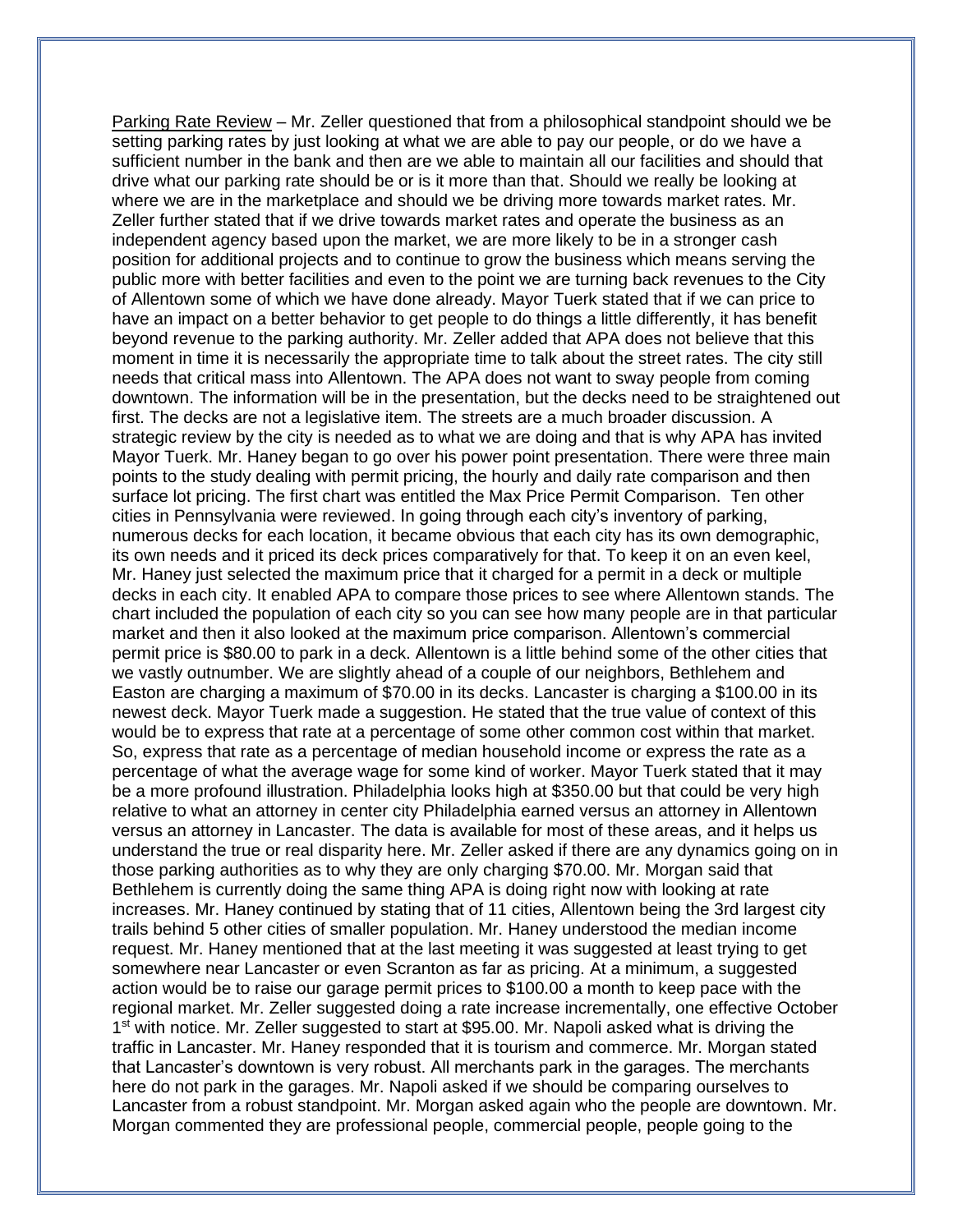Federal courthouse, the other courthouse, and the office buildings. Our mass downtown, which by the way as of today without the new garage, we have 33 parking spaces available and that includes the neighborhood lots. It's not like people aren't parking. There is a big demand, and it isn't being satisfied with \$80.00. Mr. Haney stated that the parking rates are undervalued. Mayor Tuerk stated there is a standard across the country of vacancy. You try to maintain a certain vacancy standard. You price such to the point that you have a certain amount of vacancy, right. You have 33 spots available out of 3,500, that is a tenth of a percent. Mr. Morgan stated that is his point. APA parking is undervalued. Mayor Tuerk asked If you price at \$100 what level of a vacancy would you get to, probably would have to go to \$125.00 to maybe get 10% vacancy. Mr. Morgan commented that he has demand for another 300 parking spots that he does not have. These are requests from two different entities. This is not including transients. Mayor Tuerk stated that the concern would be the vacancy manifest would be someone would close the office downtown and I am not going to work there anymore. That is not the type of vacancy the city would want. The type would be that it is too expensive to park in the deck but perhaps I can park in a private surface lot where it is a less expensive option. Mr. Zeller mentioned public transportation, bike riding or carpooling those types of things. There is not a lot of private enterprise in parking in downtown. It is just not that phenomenon. The one thing though that we are privy to, we are charging a bulk rate to certain developers. It is one bill, they pay it all, but then they are passing that cost on to their tenants but adding about 20 to 30 points to it because the market supports. Mr. Zeller also stated one thing about Lancaster, the last census data probably had it at about 600,000 in the county which is something I looked at several months ago. Mr. Zeller assumed that the median is higher because Lancaster is a thriving area. Mr. Zeller stated his concept would be to start this incrementally starting October 1, 2022, with the \$95.00 rate and then January 1, 2025, at a \$115.00, so that people can see that forecast right now. Mr. Zeller said we could always change that \$115.00 in the future. Mr. Zeller said that would be his recommendation. Mayor Tuerk mentioned for comparison's sake Lancaster's median household income per the 2020 census was \$45,000.00 and Allentown metro was \$41,000.00 so we are pretty close. Mr. Napoli agreed with Mr. Morgan that it is a pretty good deal for a merchant to come downtown for 40 to 50 hours a week at \$95.00 or even \$100.00. Mr. Napoli was concerned about the transients. Mr. Zeller suggested tabling the final decision. Mr. Haney continued with the Max Hourly/Daily Rates for residential customers in APA decks. The yellow bars are the residential rates. There are not many cities that offer residential rates. Excluding Allentown, there were only 3 other cities that even had anything that mentioned a residential rate. In Pittsburgh's case, they offer a nightly rate so that was included in the chart as a comparative to our residential rate. Of those other rates out there, we are behind Scranton and Pittsburgh. We are ahead of Reading. Although I will throw a caveat on that that Reading is doing something and decreasing the residential rate. There is some kind of motive behind that so that is not really a fair number to compare but it is a number that's there, so it was included. Allentown is tied for dead last at \$1.00 per hour. Only one other city matches that which is Bethlehem, and they are also in the process of raising rates. The average there is probably somewhere between \$3.00 and \$4.00 per hour. Mr. Zeller asked for the street rate. Mr. Haney stated \$2.00 per hour in all the areas where our decks are located. Mayor Tuerk stated that it is cheaper to park in the deck. Mr. Morgan stated the issue is enforcement on the street. If you go to Reading, overtime meter enforcement is \$45.00. Mr. Morgan said that like the mayor said that if you don't have things priced to drive people where they need to go, they will not move. The county and Federal courthouses, professional lawyers could care less if they get a \$10.00 ticket because they do not want to walk across the street. Mayor Tuerk stated that it is tied to the first topic which is if you are not generating enough revenue to pay the enforcement you can't actually do these things. Mr. Haney stated that we need to make a lot of changes in a lot of areas, on-street being one of them. Mr. Haney returns to his power point showing that most cities are up charging for short term in the decks and then they decrease the price as you stay in longer. For instance, for 4 hours or less in a deck you would pay a lot more than Allentown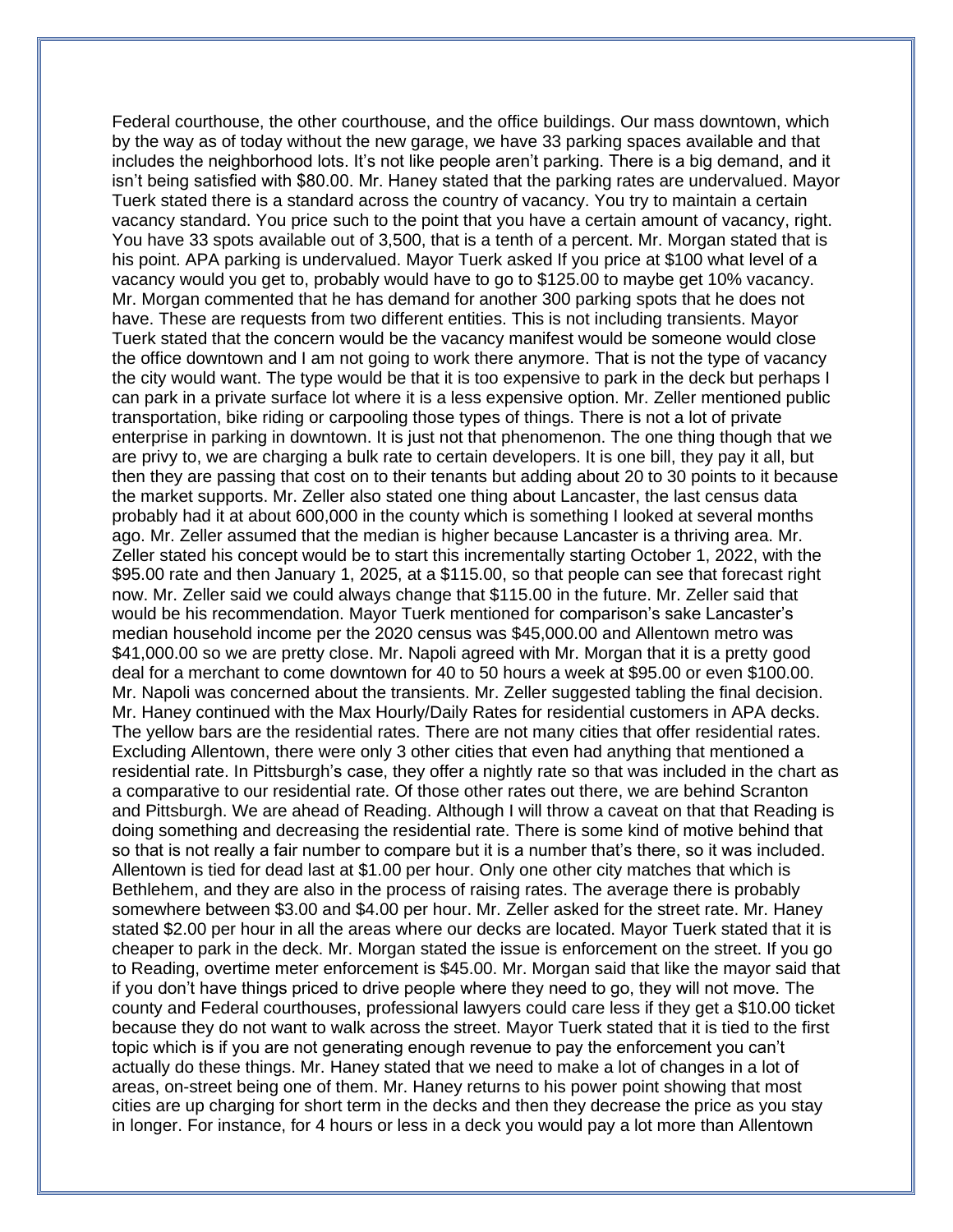because we have a straight \$1.00 per hour flat rate. Mr. Morgan stated that Reading is easy on the residents, but they hammer people on enforcement. Mr. Napoli mentioned that he is seeing in Reading that a lot of the enforcement is for safety violations, but they are not doing it for every violation. Mr. Morgan said Reading's theory is they will bring revenue in on violations. For example, in a Philadelphia parking garage, for the first hour it is \$18.00. Into the second hour, parking is \$29.00, and the daily maximum rate is \$34.00. So, if you stay 24 hours those extra 22 hours are only costing you a difference of \$5.00, but the first 2 hours they get you there. The same thing follows suit in Erie's parking authority. In their decks if you stay 30 minutes, it is \$4.00. For another hour and a half, it is \$4.00. After 2 hours, it goes to \$5.00. Erie's maximum daily rate is \$10.00. Mayor Tuerk asked for the data to show how many parkers park for less than an hour. Then how many go to 2 hours. Mr. Haney stated yes. Mr. Haney goes on to say that for the people that want to park on the street for 20 minutes to pick up a pizza or grab a clothing item that they ordered, they will pay the meter and go. The people who want to park an hour or two, other cities are collecting a higher amount for their decks, but the street amounts are even more to park out there. So, they know that street amounts with the fines and whatever they are charging at the meters are driving those 1-to-2-hour folks into the decks, so they are picking up a little more revenue. It seems to be how other cities are doing it. Almost every city reviewed follows the same suit where it is a higher charge for the first couple of hours in the deck and then it drops off. Mr. Zeller asked if there is any industry standard behind this or reasoning behind this pricing philosophy. Mr. Haney stated that he just believes that cities are just looking at volume and they are pricing the demand. It is based on behavior of the parker. Mr. Napoli asked if any other cities have a PPL Center in the middle of their downtown. Reading has Santander. Mr. Haney stated that their event rates are higher than ours. Mr. Morgan commented that Pittsburgh has everything. Mr. Napoli mentioned that the worlds collide when there are visitors coming to a place like Tacos Y Tequila and there is also an event and there is an issue with the rates. Mr. Morgan stated that it comes back to Mayor Tuerk saying about changing the habits. If visitors go to Tacos Y Tequila for an hour and a half to two hours for dinner, the visitors should be parking in the garage, not on the street. If it is an event night, then those visitors parking in the garage pay the event rate and they are just coming in for dinner. Mr. Morgan stated that the point is that habits need to change. Mayor Tuerk explained that Mr. Napoli's point is that sometimes there is one chance to make a first impression. Mr. Morgan continued saying that APA attends meetings with other Executive Directors, and the guy from Reading will tell you that they go easy on price because they are making money on violations. Mr. Napoli mentioned that what Reading does not tell you is that it is killing businesses there. Mr. Napoli agreed that we are a little low. Mr. Zeller suggested that for the first 2 hours it is \$2.00, then \$1.00 an hour after and then keeping our daily max at \$24.00. Mr. Zeller suggested just making it \$1.50 for the first 2 hours, then a \$1.00 after that. Mr. Napoli asked why there is a residential rate. Mr. Haney commented that very few other authorities even have a residential rate. Mr. Morgan stated that back in the day there was nothing going on which is why there was a residential rate. The only reason why Pittsburgh did that is that they have 40 to 50 story residences. Mr. Zeller and Mr. Haney stated that we are right where we need to be for the max daily rate. Mr. Zeller again recommended to go \$1.50 for the first 2 hours, then \$1.00 an hour after that. Mayor Tuerk stated that if you are going to hit parkers with an increase, why not take them with the full increase instead of having to hit them twice. In other words, hit parkers with \$2.00 an hour, instead of \$1.50 and then later go to \$2.00. Mr. Zeller clarified that we are at \$1.00 right now and that Mayor Tuerk suggested to just go to \$2.00 which is the same as the street rate. Mr. Haney stated that everything is connected. If we do that, then we will have to do something on our street rate which we can do in the downtown area where all of our decks are because of that legislation. Mr. Zeller stated that the purpose of that legislation was not to raise the price of downtown street rates. It was to promote behavior to get people into the decks. Mr. Haney stated that we would make the on-street rate slightly higher than what the off-street rate is. Mr. Haney continued stating that in other words, if it is \$4.00 to park for 2 hours in the deck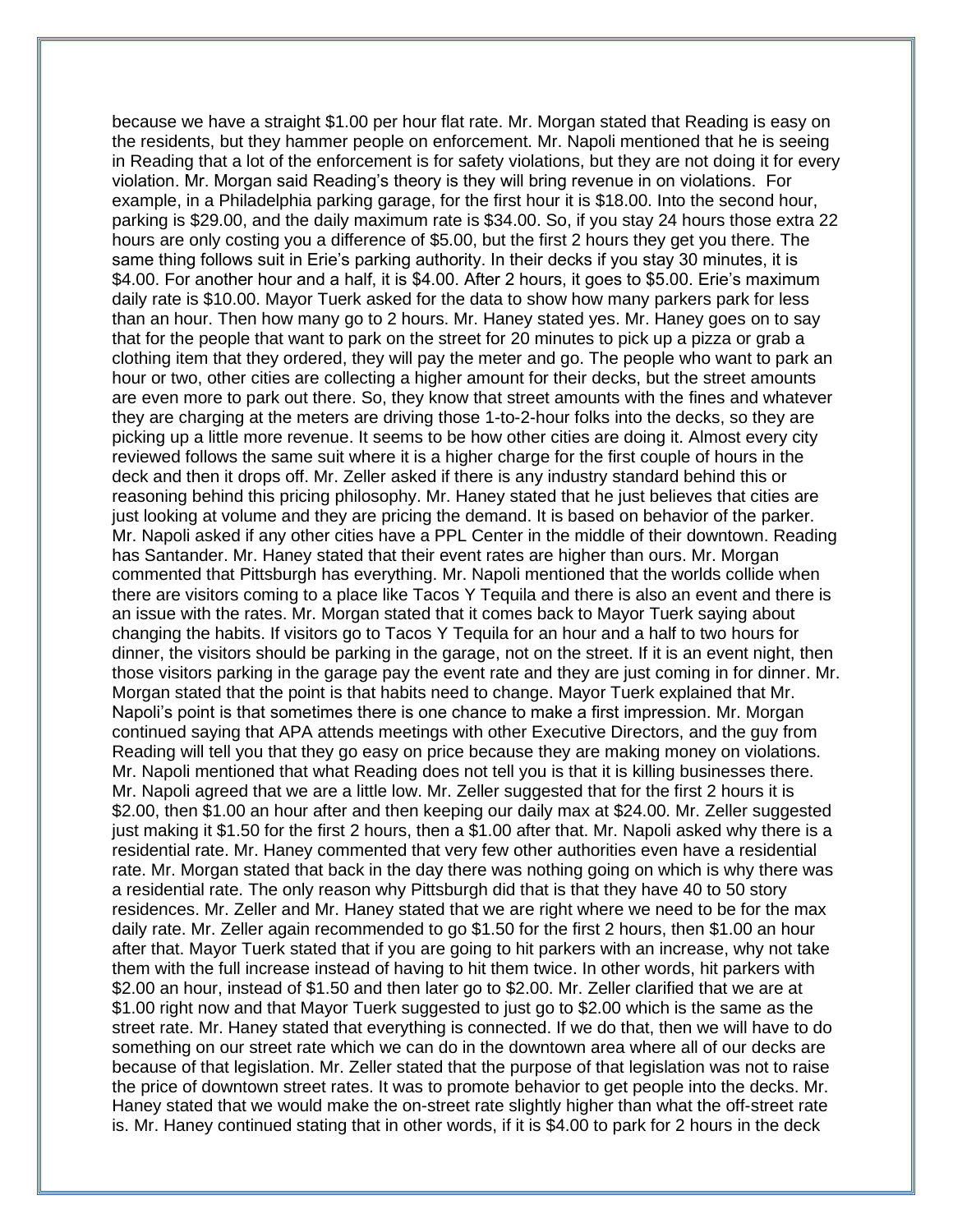than we should make it more than that to park for 2 hours on the street. Mr. Zeller asked if that was what we wanted to do. Mr. Haney commented that we should do \$2.00 for the first hour then \$3.00 for the second. Mr. Morgan suggested just leaving the first hour as it is and just increase the second hour to \$3.00, that would make it \$5.00 on the street and \$4.00 in the deck. Mayor Tuerk stated that it is how you present what you are doing is everything, how you frame it. Mayor Tuerk further stated that the parking authority isn't doing this to increase revenue to the parking authority. The parking authority is trying to free up more parking. There's clearly an issue with parking in Allentown. Parking opportunities need to be created for the person who wants to come in and shop for 20 minutes and not have to drive around to find a spot. It will cost more but a spot will be available. Mr. Morgan commented, in the industry standard, if 80% of your off-street parking is occupied than that is when rates should be increased. Mayor Tuerk asked for what percentage we are at now. Mr. Morgan stated well if you look at Hamilton Street during the day you can't park. Mr. Zeller asked what the suggestions are here. He is hesitant to use the legislation because it was not to be used to raise the rates downtown. It was to conform people to use the decks during event time. Ms. Affa commented that she does remember that the reason for it was to get the people into the decks. Ms. Affa remembered that it was suggested to keep the rates the same but the fines to be higher to discourage people from getting fined. Mr. Zeller stated that we have control over deck rates sitting at this table right here, but we do not have control over the fines. Mayor Tuerk mentioned that people hate the parking authority because of the fines not because of the rates. Mayor Tuerk mentioned getting hit with a \$50.00 ticket that could be devasting to a household. Ms. Affa explained that a fine might be a deterrent. Ms. Affa asked what the fine is right now. It is confirmed that it is \$10.00. She explained that was her point. It is cheaper to just get a fine. Ms. Affa asked what Lancaster does with its fines. Mr. Morgan stated they are much higher. Mayor Tuerk confirmed that we are uniform with fines and that an on-street rate can be changed without any impact on wards. Mr. Morgan stated that the central business district is \$2.00, and you can park on North  $7<sup>th</sup>$  for \$1.00 which is a block away. Mr. Zeller stated that he created a definition when the code was redone to be able to use it to differentiate between the violations for extending parking. Mr. Morgan commented that the merchants will be better served by getting visitors who are here to be at the restaurant for more than an hour into the garages so that people who need less than an hour can park on the street. Mr. Zeller stated that everyone sitting at the table will agree that \$10.00 is not a good number for a violation. Mr. Hendricks mentioned that he agrees, that maybe \$15.00 would be a better number as a negative. Mr. Zeller reminded that we do not have that power to set that rate. There can be a recommended course of action. Today we need to focus on deck rates and the hourly rates. At some point in the future, the enforcement rate will need to be increased. Mr. Hendricks stated that he would like to have the next month to look over the presentation. Mr. Hendricks asked for this to be tabled for now. Mr. Haney had one more slide regarding the surface lot pricing. Mr. Haney suggested that if we are going to raise the deck rates that a suggestion was made maybe that we match that to a degree with the surface lots at \$5.00 a month. Mr. Zeller disagreed with that because he doesn't think that necessarily has to be uniform because if we have pocket neighborhood parks and neighborhood lots, we have to be a little sensitive to raising those. Mr. Haney suggested \$5.00 on the transient surface lots and leave the other surface lots alone. Mr. Zeller suggested raising surface lots closer to \$10.00 and the neighborhood lots to \$5.00. Ms. Affa mentioned that raising prices for the working people in our neighborhoods is different. Ms. Affa stated that she would rather see the decks go up rather than hurt the neighborhood. Mayor Tuerk commented about the authority needing revenue to acquire neighborhood lots. Ms. Affa asked if the blighted property list had been reviewed. Mr. Morgan mentioned two properties, one on North and the other on the next street that abut each other. Those properties are not blighted. The properties are behind on tax payments. Mr. Affa stated that she will continue to keep the board apprised of the blighted properties. Ms. Abercrombie added that the current loan for the Maple Street garage is only 5 years, which means we would have to refinance. The first two years are interest only and then it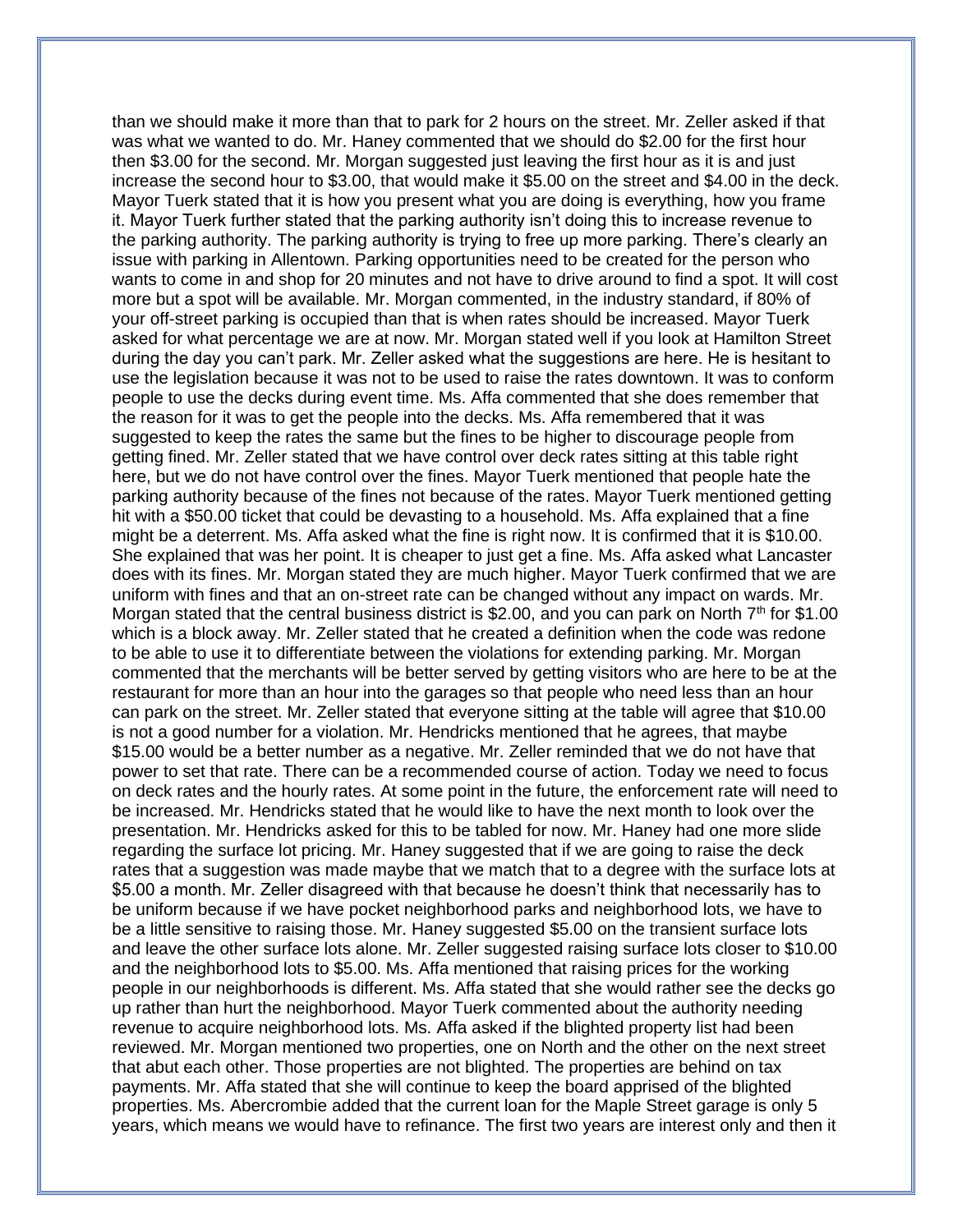turns to a fixed rate. Because the rates are going the way they are with the Fed, we are going to have to refinance sooner than later. Ms. Abercrombie further stated that she did some calculations based on the interest rates, and she is thinking that it would be in our best interest to get a 25-year loan which is consistent with our other loans. She believed that a minimum and it might be hard to get we are going to get a 4.25% rate. It may be closer 5.5% or 6.0% for a long-term loan. At the very minimum if we borrow the 18.6 million that we currently have with ESSA that's going to add \$1.2 million to our debt service each year, annually. So, what we are looking at now we can cover in our budget without a problem because we are only paying the interest. When we have to renegotiate that loan or go to someone else for that loan, we are probably anywhere between \$1.2 or \$1.5 million additional costs on an annual basis. Mr. Zeller confirmed that this is for the Maple Street Garage at 1,100 spots. If we keep our rate at \$80.00, we will need to sell either with contract parking, transient parking, whatever, 1,300 spaces in an 1,100-space deck to cover the debt service at the present rate. At \$100.00, at the minimum, it would bring it down to 1,036 permits or comparable transient to cover that debt service. At a higher rate, we are over 1,100 just to cover our debt service on that debt which doesn't include maintenance. Mr. Zeller confirmed at 1,100 spots, \$1.2 million dollars surplus a year minimum. Ms. Abercrombie continued that if we want a loan for the entire amount including the \$5 million that City Center forwarded to us, the minimum is \$1.6 million up to \$1.8 million. Mr. Haney stated that raising our permits from \$80.00 to \$95.00 right now on the 3,500 permits we only generate \$625,000 which is not even half of what the increase is in our debt service payment. Mr. Zeller stated that it should be \$100.00 a month. Ms. Abercrombie said definitely. If we can swing it, we should go for the full amount. If we can, then City Center no longer gets 450 free spaces. The difference at the max at 6.0% interest, the difference in the annual payment is \$387,000.00. At \$100.00 if they are still getting their 450 spaces, we are at \$540,000.00. We would be in better shape by refinancing the whole thing if we can. Mr. Morgan clarified that her numbers are every single permit at \$100.00, no residential rates. She stated yes, no discounts, we need to get that number up there to be able to cover this debt service before we even talk about building any other decks. Mr. Morgan stated that Lancaster gives a very minimal discount provided that they pay one check for all the parking that they are responsible for. Mr. O'Neill asked how much the loan is right now. Ms. Abercrombie stated that when the deck is finished the total amount of the loan will be approximately \$18.6 million. Mr. O'Neill clarified that we are refinancing the entire amount of the loan again which is currently a construction loan. The loan is a 25-year loan at 5.0% which would be \$1.3 million annually on the \$18,000,600.00 and it is paid quarterly. Mr. Morgan stated, that is on top of the \$616,000.00 that we presently pay. Mr. Haney stated that not to forget the \$5 million we still owe back to City Center that we are giving up in terms of the revenue generated by the 450 permits. Hence if we do the full amount and we force those permits to pay the revenue from those permits not only covers but goes a little beyond that delta. So, it makes sense to get rid of the residential rate, a permit is a permit at \$100.00 to help us bridge that gap when we get there. It gets rid of that \$5 million we owe to City Center, and it actually puts us in better position as far as amount owed per year/quarter then if we did the \$18 million financing. Mr. Zeller asked for any final thoughts from Mayor Tuerk. Mayor Tuerk restated that we need to serve the needs of our multiple stakeholders. We are way underpriced in the city. Sometimes being underpriced is doing a disservice. It is better to get more expensive on the low end of things then to really hammer people with penalties. These rate increases are overdue in Allentown. We can help the City of Allentown by being good at what we do. Mayor Tuerk's parting comment from the mayor to the parking authority is to just be good at we do. You know what to do, just be good at it. Don't kill yourselves trying to be generous to everybody in the neighborhood. Be good at it. When you are effective and consistent then people understand. Mayor Tuerk thanked the authority for the opportunity to attend. Mayor Tuerk mentioned that his assistant Connor may attend the meetings from time-totime. Mr. Zeller asked for any consensus on what direction we are going. Mr. Zeller reiterated that we have to have a minimum of \$100.00 in the decks and that's it. Mr. Zeller questioned if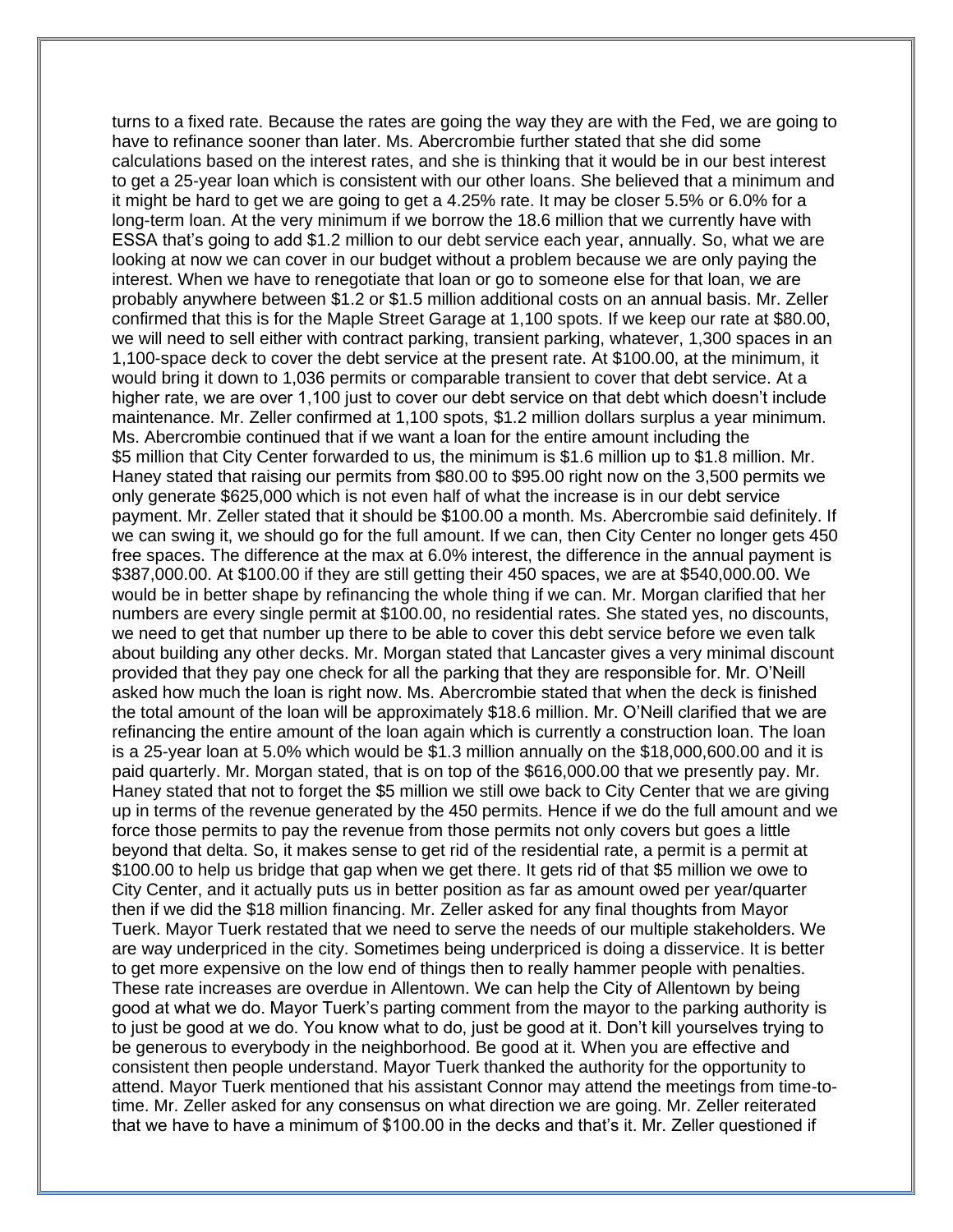we look at the individual surface lots to decide if we raise them to \$5.00 or \$10.00. Mr. Zeller also questioned if we raise the street parking to \$2.50 an hour and do the \$2.00 per hour in the decks for the first 2 hours or do we keep it at \$2.00 and just do it at \$1.50. There must be a difference. Mr. Napoli stated that he liked Mr. Haney's idea that it is \$2.00 and then the second hour is \$3.00 because the folks that are here to do something quick, they will not be penalized. If you are here for 3 hours and you on the street, then you should be penalized. Mr. Napoli said you should be paying more on the street than in the deck. Mr. Zeller confirmed the first hour would be \$2.00 and then the second hour would be \$3.00. Mr. Haney confirmed that in the decks it is \$2.00 for the first hour, \$2.00 for the second hour and then \$1.00 an hour for a max of \$24.00. Mr. Zeller confirmed that there is a max parking of 2 hours on Hamilton Street. Mr. Napoli stated that he has heard that people do not want to go through the decks for a spot. Mr. Morgan said that the decks do have 3-hour spots. Mr. Napoli stated that he believes there isn't enough of them. Mr. Napoli suggested looking at every deck to have more transient spots on the first floor. Mr. Napoli further stated that if it's our goal to push more customers to the decks we should give these transients more spots to land on the first floor and not on the fifth floor. Mr. Haney stated that pricing our deck for the first 2 hours of parking at \$4.00 and pricing the first 2 hours on the street at \$5.00, that is a difference at a \$1.00. What will kick that in and make it more effective is when we put the violations through and there is more of a penalty on the overtime limit on the street. Now it is \$5.00, plus the \$25.00 meter ticket. Now I paid \$30.00. When a customer could have gone into the deck and just paid \$6.00. All these pieces play to each other to make this work the way it should work. Mr. Haney suggested that we really need to get a proposal to Council. Mr. Zeller stated that a ticket for over meter parking at \$25.00 isn't killing anybody. Mr. Napoli asked for sign posting on every block when the changes are made. Mr. Haney brought up the violation analysis with the revenue split with the city. He did update those numbers. Mr. Haney said to Ms. Abercrombie's point and his point that all of this is interconnected with the permit raising to \$100.00 and what we are going to have to finance that still doesn't bridge that gap, but if we get the violation rates considered and passed, at minimum that would generate for us a half million or more per year. Mr. Zeller stated that we would need to make that recommendation to the legislators in our group. Mr. Zeller would like to see that data at next month's meeting. Mr. Zeller still would like to still focus on \$100.00 now and \$120.00 January 1, 2025. Mr. Haney states that on the violation analysis we are low on every category, except for one. All of the violations you see are all the violations from 2021. If we would have had the \$10.00 increase for each violation, that would have generated \$542,000.00 for APA and \$542,000.00 for the City of Allentown. Mr. Haney stated to Mr. Napoli's point we should specifically look at those violations that are safety violation, like too close to a corner or blocking traffic. Ms. Affa stated that a higher fine will be a big deterrent. Mr. Zeller stated to change the overtime fine should be increased by \$15.00. Mr. Haney stated that he will make changes to violation analysis and highlight them. Ms. Affa asked about the street cleaning violations on 12<sup>th</sup> and Chew. Mr. Haney stated that the violation is \$20.00 the first time. Then within 30 days you are caught again, it is then \$50.00. Mr. Zeller stated that we have to do this incrementally. We can't do RPP and this rate increase at the same time, politically. Mr. Haney asked Ms. Affa's opinion about doing the rate increase along with violations at the same time. Mr. Zeller stated that we can do the rate increase, but then Mr. Napoli asked about the RPP increase. Mr. Morgan stated that it is \$25.00 for the first year and then \$20.00 after that. It has never gone up. Mr. Zeller recommended \$50.00 for the first vehicle, \$100.00 per year for the second vehicle, \$200.00 per year for the third vehicle and \$400.00 for beyond that. Mr. Hendricks said that he would like to see statistics as to how many have one, two or three vehicles. Mr. Morgan stated that on the 500 block, in one 15-foot space there are 7 vehicles. Mr. Zeller went back to the safety violations. He noticed a whole lot of \$15.00 violations. Mr. Haney suggested that we should raise them more than just \$10.00. Mr. Zeller stated that he does not want to see any of those violations below a \$35.00 recommendation. Mr. O'Neill clarified that there will be a new chart with \$25.00 being the expired meter and handicap and the other ones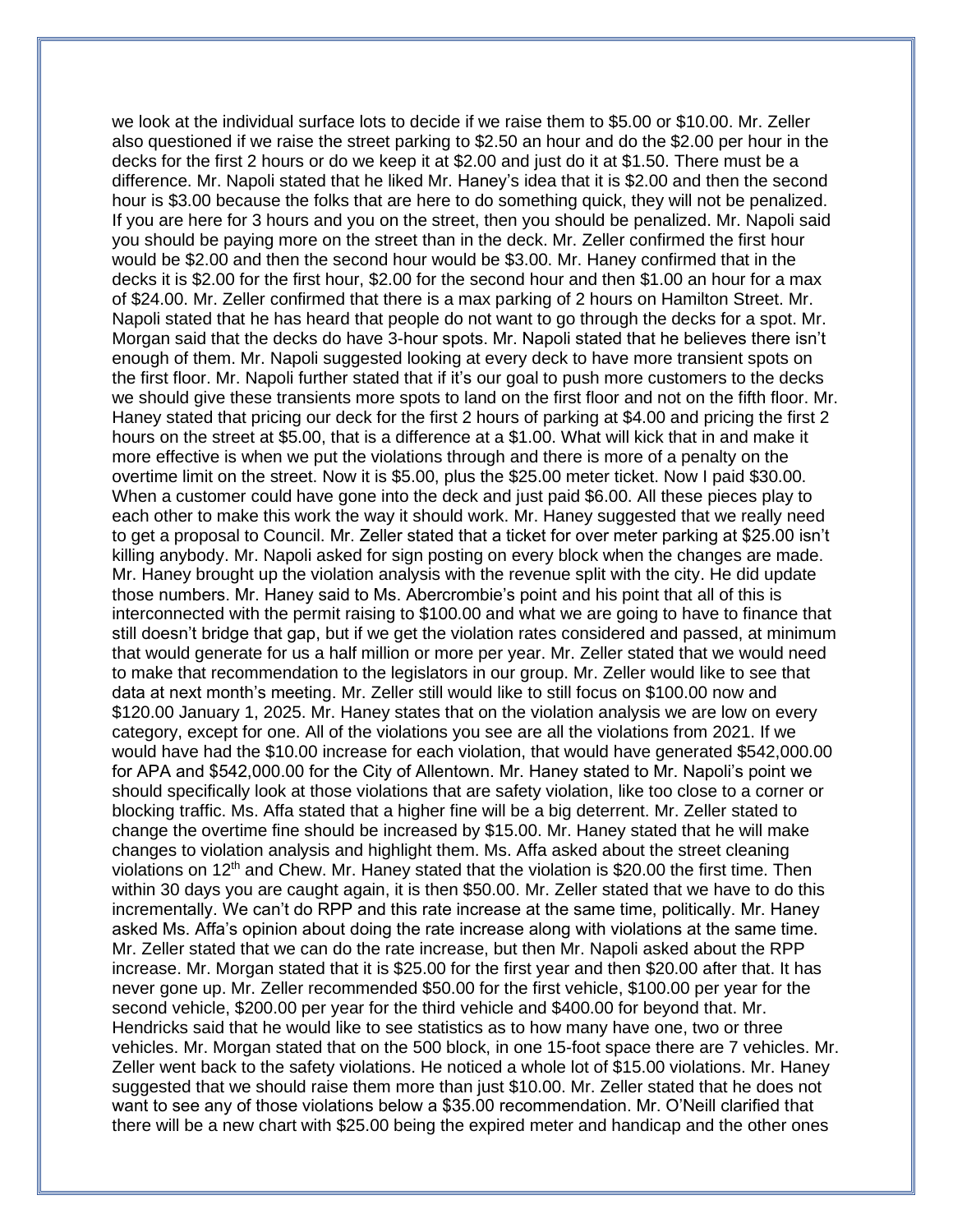bumped up to \$35.00. Mr. Zeller listed the \$15.00 tickets, such as No parking in front of a driveway, no parking this street, temporary no parking, no parking any time, loading zone, RPP overtime parking in posted RPP zone, overtime parking in posted time zone, no parking school zone, no parking crosswalk, no parking on a sidewalk. There are varying degrees of public safety in all of those. The fire hydrant is \$50.00 and in Reading it is \$200.00. Mr. Napoli stated that if someone is fined for parking in front of a fire hydrant, they don't have a leg to stand on. Mr. Napoli stated that should be raised \$100.00. Mr. Morgan mentioned that handicap parking is only \$50.00. The regional average fine for handicap is \$151.00. Ms. Affa asked what private lots, like the Promenade Shops do. Ms. Abercrombie stated that the car will be towed. Mr. Haney asked what the reception would be to bring this to City Council. Ms. Affa said there may be some kick back. Mr. Zeller asked for a new chart that stops just short of the last two columns and the bottom lines, as well. Then one just like this updated. Ms. Affa would like to see the average in the country. Mr. Haney to keep in mind that the last column goes to the city. Mr. Zeller asked if that needs to be in the public eye. Mr. Haney said that it should be included so the city can see what will be brought back. Mr. O'Neill said that the argument could be that this is being used to fund public safety. Mr. Hendricks stated this is a move to increase the safety of the citizens of the city and prevent these types of parking violations from occurring. Parking too close to the corner is just rampant throughout the city. This is more about public safety. Mr. O'Neill would not put a dollar amount on it, but that any revenues that the city sees from this is planned on investing in the public safety. Mr. Zeller suggested that maybe a memorandum of understanding between the parking authority and the city about revenue sharing and what the city plans to use it for. Mr. Morgan suggested we ask the Solicitor. Mr. Haney asked how much the city pays the authority for parking each month. Ms. Abercrombie said she could not give a definite amount. Mr. Haney suggested that possibly waive parking fees as an offset. Mr. Morgan asked how that would be controlled. Ms. Abercrombie said that there could be an offset, like \$15,000.00 for parking and so on. Mr. Haney asked what sub-committee this would go under. Mr. Hendricks stated probably public safety. Then it would go before Council as a whole. Mr. Hendricks stated that he would get Mr. Zucal a copy of the chart. Mr. Hendricks said that he believes the chart prepared by Mr. Haney clearly shows the short falls that we are well behind the curve and all it does is encourage people to not care if they only get fined for \$10.00 or \$15.00. Mr. Zeller asked for the data to finalized before it is handed out. Mr. O'Neill asked when the last time the fines were raised. Mr. Zeller said that he bets they are from the 80s. Mr. Haney stated that the lazy double parker is newer.

#### **FINANCIAL REPORT**

For March, the total revenue wasa\$865,000.00, 4% below budget. YTD at \$2.6 million is just under 3% below budget. Operating revenue was \$854,000.00, 5% below budget and YTD at \$2.5 million is 4% below budget. For the month, the enforcement revenue contributed \$550,000.00, 1% below budget. Off-street and events contributed \$302,000.00, 10% below budget. However, that budget includes Maple Street, which is not scheduled to open until July, but it is pushed out across 12 months. Without Maple Street, off-street and events are 2% ahead of budget. Non-operating revenue was just under \$10,000.00. The operating expenses for March were \$495,000.00, 16% below budget and YTD at \$1.3 million is 26% below budget. For the month, personnel costs were \$326,000.00, 24% below budget, that's what is driving the expense budget being below budget. Services and charges at a \$158,000.00 were 4% above budget and materials and supplies at \$9,000.00 were 27% below budget. For March, revenue exceeded expenses by \$370,000.00, 18% above budget and after all transfers the operating fund shows an excess of \$113,000.00. YTD basis, revenue exceeded expenses by \$1.3 million, and after all transfers, the excess for the period is \$530,000.00. On a cash basis our total cash receipts were \$1.7 million which includes \$800 and some thousand for a draw on a loan for Maple Street and the cash paid out of just over \$2 million includes the expense for the Maple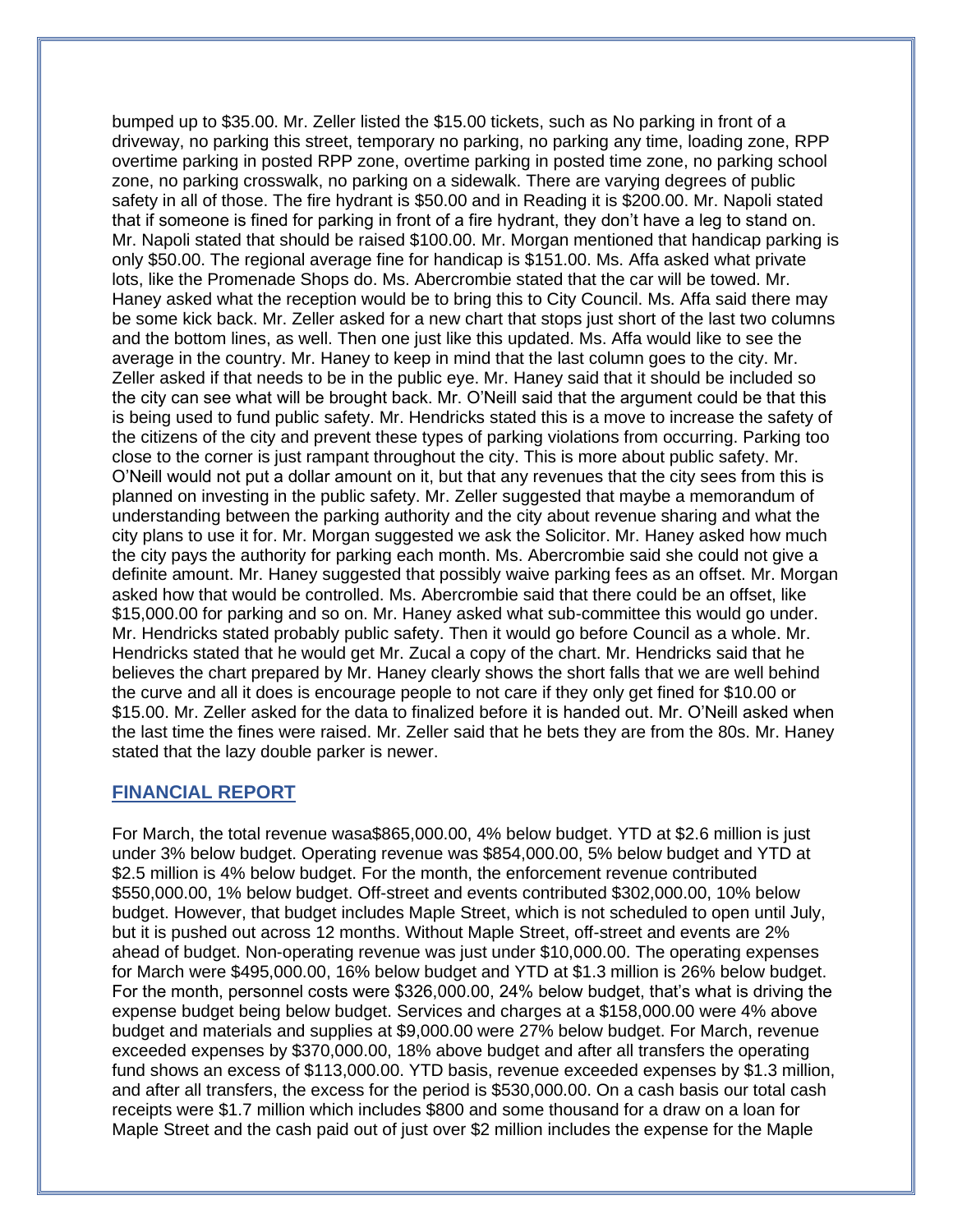Street payment to Northstar and also our debt service of \$647,000.00. Our deficit for the month is \$327,000.00, but we had an excess at the end of February, so our excess is \$271,000.00. The auditors will be in for next month's meeting to present the audit.

Mr. Zeller brought up that we tabled the discussion about Montessori School's objections to DaVinci's plan. Mr. Zeller asked how much we wanted to get into that during this meeting. Mr. Morgan stated that DaVinci doesn't have a final approval of the plan. DaVinci wants the authority to sign easements on our property, but if we do that, we give up the right as far as expanding the width of Court Street. Rich Young has looked at it and said that we could expand Court Street to the point where you could get a parking lane for drop off on the left side of the street, which is towards Montessori as well as a travel lane, as well as a parking lane for the buses. Everything would have to move over a couple of feet North. Rich Young's design the standard sidewalk is 5 ft. In the DaVinci design, the sidewalk if 5 ft., 4 in. Mr. Zeller asked why we would screw with them for the 4 inches. It's not a matter of screwing with them; it's a matter of saying that the standard sidewalk is 5 ft., and it doesn't have to be 5 ft., 4 in. Then, they would have to put in sidewalk per city ordinance when you put in a street which is not anywhere in DaVinci's proposal. Mr. Morgan stated that the authority was never notified of the planning meeting. Mr. Morgan made a comment to Leonard about not being invited to the meeting. Mr. Morgan asked Leonard whether it was addressed that if a street is put in that there has to be a sidewalk. Mr. Morgan mentioned that the way Rich Young laid out the plan, it works. A sidewalk can be put in, a curb line can be put in, tree line, the lights and there can be a parking lane for drop off not for permanent parking. On the DaVinci plan, that side of the street has signs that say no parking at any time. Ms. Affa asked why there is an issue with Rich Young's plan. Mr. Napoli stated that Grace Montessori is APA's tenant, so APA has an obligation to keep the value of that space as high as possible to have a lane for drop off. DaVinci of course probably doesn't feel that way because it is not their space. APA has to fight for that. Mr. Morgan stated that DaVinci's sell to Montessori is that there will be a big sidewalk across the street, just have the parents drop off there. It may work on paper but when you have the school buses parking there to drop off where are the parents going to go. Mr. Zeller said everyone is going to park in that deck there, go down the elevator and just walk in the street to get to the PPL Center. The public purpose for that sidewalk is multi-fold, even for the 700 ADP employees that park in this deck. The fact that this is now chained off, they now have to walk all the way up Lumber Street to Hamilton. They have to go to Hamilton anyway, but in their mind it's a big inconvenience. Mr. Napoli was glad we are advocating for the sidewalk. Mr. Morgan reiterated that the whole issue is that we were not invited to the table for the meeting to review the plan. Mr. Zeller stated that we will have to cost it out and make application to ANIZDA because they will pay for the trees and lights, but not the rest of it. Mr. Zeller said that there is going to be a point that it looks like we are holding up this project. Mr. Morgan stated that Montessori plans to be at the final planning meeting and they will fill the room. It was asked how many students. Mr. Haney responded that there is about 60 to 100. Mr. Zeller continued that we have a duty to them, but long-term we have our own interests there. He stated that maybe that this is not the best use for this school. If traffic gets crazy for them, maybe that isn't the best place. There are many different uses that could go in that building which is in our long-term interest. We support the school that would be up to them to make that decision. With a sidewalk in there, the property value does increase even though we are encroaching a little bit in that area. Ms. Abercrombie stated that the outside area is not included in their lease. Mr. Zeller stated that it's been a year and the plans still haven't been finalized. He understands where they are coming from, but if this means we need to take a leadership position on it. We need to get these plans finalized and get in a potential ANIZDA submission. Mr. Zeller asked if we were supposed to get notice of the planning meeting. Mr. Morgan stated that yes, we are an adjoining property owner.